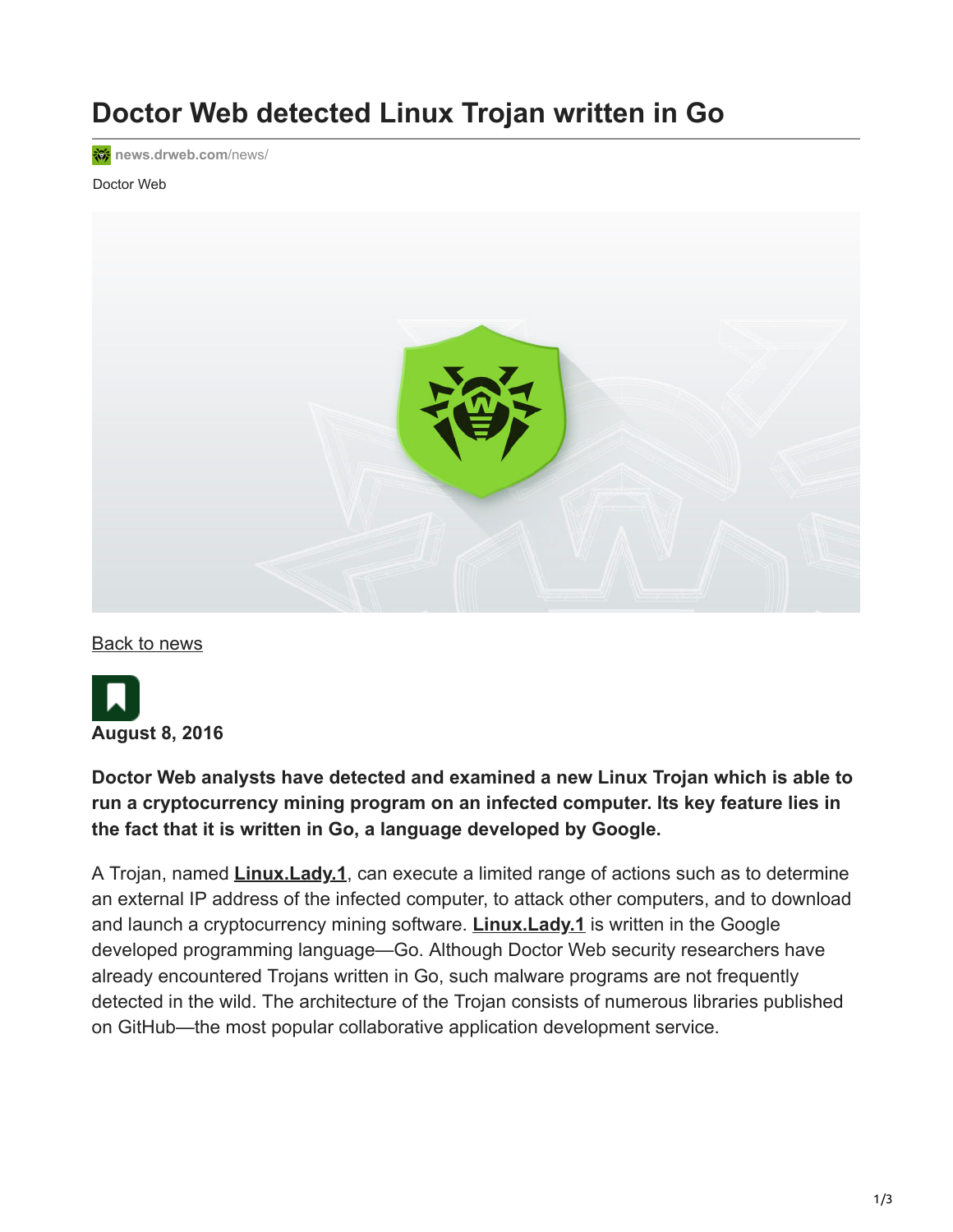|   | redata:000     | 00000005 | c | /tmg/_debuglady.log                                                                                         |
|---|----------------|----------|---|-------------------------------------------------------------------------------------------------------------|
|   | asacintals:    | 00000040 | c | C:/Useru/h/CloudStation/Projects/0/ly/lady/src/attack/attack.go                                             |
|   | asocintab:     | 0000003C | c | C:/Users/h/CloudStation/Projects/0/ly/lady/src/ipip/ipip.go                                                 |
|   | asednitab:     | 0000003E | c | C:/Users/IVCloudStation/Projects/0/Is/Tady/src/Tady/config.go                                               |
|   | goodnitab.     | 0000003C | c | C:/Users/h/CloudStation/Projects/0/ly/lady/src/lady/main.go                                                 |
|   | asachitab:     | 00000040 | c | C:/Users/h/CloudStation/Projects/0/ly/lady/src/minerd/minerd.go                                             |
|   | asedniteb:     | 0000003E | c | C:/Users/Iv/CloudStation/Projects/0/Iv/lady/src/redis/redis.go                                              |
|   | conciritabi    | 0000003C | c | C/Users/IVCloudStation/Projects/0/ly/lady/src/st/struct.go                                                  |
|   | asocintab:     | 0000003E | c | C:/Useru/h/CloudStation/Projectu/0/ly/lady/urc/super/super.go                                               |
|   | goodhitab:     | 00000069 | c | C:/Users/h/CloudStation/Projects/0/ly/lady/vendor/src/github.com/garyburd/redigo/internal/commandinfo.go    |
|   | onechitab:     | 0000005F | c | C:/Users/h/CloudStation/Projects/0/ly/lady/vendor/src/github.com/garybund/redigo/redis/conn.go              |
|   | asacintab:     | 0000005F | c | C:/Users/h/CloudStation/Projects/0/ly/lady/vendor/src/github.com/garyburd/redigo/redis/pool.go              |
|   | asocintab:     | 00000060 | c | C:/Users/h/CloudStation/Projects/0/ly/lady/vendor/src/github.com/garyburd/redigo/redis/redis.go             |
|   | asednitab:     | 00000060 | c | C:/Users/h/CloudStation/Projects/0/ly/lady/vendor/src/github.com/garyburd/redigo/redis/reply.go             |
|   | aspaintabl     | 0000005F | c | C:/Users/Iv/CloudStation/Projects/0/hy/lady/vendor/src/github.com/garyburd/redigo/redis/scan.go             |
|   | asocintab:     | 00000061 | c | C:/Users/h/CloudStation/Projects/0/ly/lady/vendor/src/github.com/garyburd/redigo/redis/script.go            |
| v | aspointab:     | 0000005A | c | C:/Users/h/CloudStation/Projects/0/h/Tady/vendor/src/github.com/kardianos/osext/osext.go                    |
| w | onecivitabe    | 00000061 | c | C:/Users/Iv/CloudStation/Projects/0/Iv/Tady/vendor/src/github.com/Itardianos/osert/osext_procfs.go          |
|   | asacintals:    | 0000005E | c | C:/Users/h/CloudStation/Projects/0/ly/Tady/vendor/src/github.com/kardianos/service/console.go               |
|   | asocintab:     | 0000005E | c | C:/Users/h/CloudStation/Projects/0/ly/lady/vendor/src/github.com/kardianos/service/service.go               |
|   | onechnitab:    | 00000064 | c | C:/Users/h/CloudStation/Projects/0/ly/lady/vendor/src/github.com/kardianos/service/service_linux.go         |
|   | onocinitaba    | 0000006C | c | C:/Users/N/CloudStation/Projects/0/ly/lady/vendor/src/github.com/kardianos/service/service_systemd_linux.go |
|   | asocintab:     | 00000069 | c | C:/Users/h/CloudStation/Projects/0/ly/lady/vendor/src/github.com/kardianos/service/service_sysv_linux.go    |
|   | asedntab:      | 00000063 | c | C:/Users/h/CloudStation/Projects/0/ly/fady/vendor/src/github.com/kardianos/service/service_unix.go          |
|   | arechitabi     | 0000006C | c | C:/Users/N/CloudStation/Projects/0/Is/Tady/vendor/src/github.com/kardianos/service/service_upstart_linux.go |
|   | asocintab:     | 0000005D | c | C:/Users/h/CloudStation/Projects/0/ly/lady/vendor/src/github.com/moul/http2curl/http2curl.go                |
|   | asocintab:     | 0000005C | c | C:/Users/h/CloudStation/Projects/0/Iv/Tady/vendor/src/github.com/naoina/go-stringutil/da.go                 |
| × | arecivitab:    | 00000061 | c | C:/Users/h/CloudStation/Projects/0/ly/lady/vendor/src/github.com/nacina/go-stringutil/strings.go            |
|   | onocinitab:    | 00000058 | с | C:/Users/h/CloudStation/Projects/0/hy/lady/vendor/src/github.com/nacina/toml/ast/ast.go                     |
|   | asocintab:     | 00000057 | c | C:/Users/h/CloudStation/Projects/0/ly/lady/vendor/src/github.com/naoina/toml/decode.go                      |
|   | asocivitab:    | 00000056 | c | C:/Users/h/CloudStation/Projects/0/h/Tady/vendor/src/github.com/naoina/toml/error.go                        |
|   | onocivitabi    | 00000056 | c | C:/Users/h/CloudStation/Projects/0/ly/fady/vendor/src/github.com/naoina/toml/parse.go                       |
|   | asocintab:     | 0000005A | c | C:/Users/h/CloudStation/Projects/0/ly/lady/vendor/src/github.com/naoina/toml/parse.peg.go                   |
|   | asocintab:     | 00000055 | c | C:/Users/h/CloudStation/Projects/0/hy/lady/vendor/src/github.com/naoina/toml/util.go                        |
|   | arednitely.    | 0000005E | c | C:/Users/h/CloudStation/Projects/0/ly/lady/vendor/src/github.com/parnurreal/gorequest/main.go               |
| v | asocintab:     | 0000005C | с | C:/Users/h/CloudStation/Projects/0/h//lady/vendon/src/github.com/shirou/gopsutil/cpu/cpu.go                 |
| ÷ | goodniteb:     | 00000062 | c | C:/Users/h/CloudStation/Projects/0/ly/lady/vendor/src/github.com/shirou/gopsutil/cpu/cpu_linux.go           |
| w | groothitab:    | 00000061 | c | C:/Users/h/CloudStation/Projects/0/ly/lady/vendor/src/github.com/shirou/gopsutil/cpu/cpu_unix.go            |
| w | grapolinitalni | 0000005F | c | C:/Users/h/CloudStation/Projects/0/ly/lady/vendor/src/github.com/shirou/gopsutil/host/host.go               |

Once **[Linux.Lady.1](https://vms.drweb.com/search/?q=Linux.Lady.1&lng=en)** is launched, it sends the following information to the command and control server: the current Linux version and the name of the operating system family it belongs to, a number of CPUs, names and a number of running processes, and so on. The Trojan receives a configuration file necessary for downloading and launching of a cryptocurrency mining program in order to generate income which is then transferred to the cybercriminals' e-wallet.

|                                                                                                                                | 43-695 pMW 87CV-PDS (VTBFK2,7FaARMy-tachism) (The officers (Specified) == (DRT n (TeCa+1) clima(198x 2HL) (Tape) |                   | Q. Lookup      |
|--------------------------------------------------------------------------------------------------------------------------------|------------------------------------------------------------------------------------------------------------------|-------------------|----------------|
|                                                                                                                                | R. Address: 49-4062449 ETCHAOLENTERSCHLUSSERSUSERTEIGEN SEINER SEINER VOLKEN WAREN EINBACORDERLIZUNG             |                   |                |
| 盒 Pending Balance: 9.953776911177 XMR                                                                                          |                                                                                                                  |                   |                |
| B Hash Rate: 109.56 KH/sec<br>2 Estimation for 24H: 45.58788241718915 XMR<br>B Estimation next payout: Ready to payed 5 hours. |                                                                                                                  |                   |                |
| C Total Hashes Submitted: 304798800000<br>Payments                                                                             |                                                                                                                  |                   |                |
| C Time Sent                                                                                                                    | <b>C</b> Transaction Hash                                                                                        | <b>CIO Amount</b> | A. Mixin       |
| 8/5/2016. 5:58:52 AM                                                                                                           | a005e419fbba5f41507ctrl<br>mail@mail@milleth.laf19120cdbfub&c42                                                  | 29.1000           | $\overline{z}$ |
| 8/4/2016, 2:26:48 PM                                                                                                           | 5395aadhaftchf5easconntromentingummanutural alta tha Technical Gefeld                                            | 15.7000           | ۵              |
| 8/4/2016, 5:56:22 AM                                                                                                           | 3472cc97fd0b843b25f69dH5ult<br>matter/de6451dw902123fe676906e4                                                   | 18.7000           | 2              |
| 8/3/2016, 6:55:51 PM                                                                                                           | 545a493b749867a455a48f7wach4fft@fft@fft@fft@fft@fftaaf975fb1521dd4b8bb                                           | 18,6000           | $\overline{z}$ |

**Linux. Lady. 1** can also determine an external IP address of the infected computer using special websites, specified in the configuration file, and attack other computers of the network. The Trojan tries to connect to the remote servers via a port used by the Redis (remote dictionary server) data structure store, without entering a password in expectation that the system has not been configured correctly. If the connection is established, the malware adds a downloader script, named **[Linux.DownLoader.196](https://vms.drweb.com/search/?q=Linux.DownLoader.196&lng=en)**, to the cron scheduler. The script downloads a copy of **[Linux.Lady.1](https://vms.drweb.com/search/?q=Linux.Lady.1&lng=en)** and installs it on the compromised host. Then the Trojan adds a key for connection to the computer over SSH protocol to the list of authorized keys.